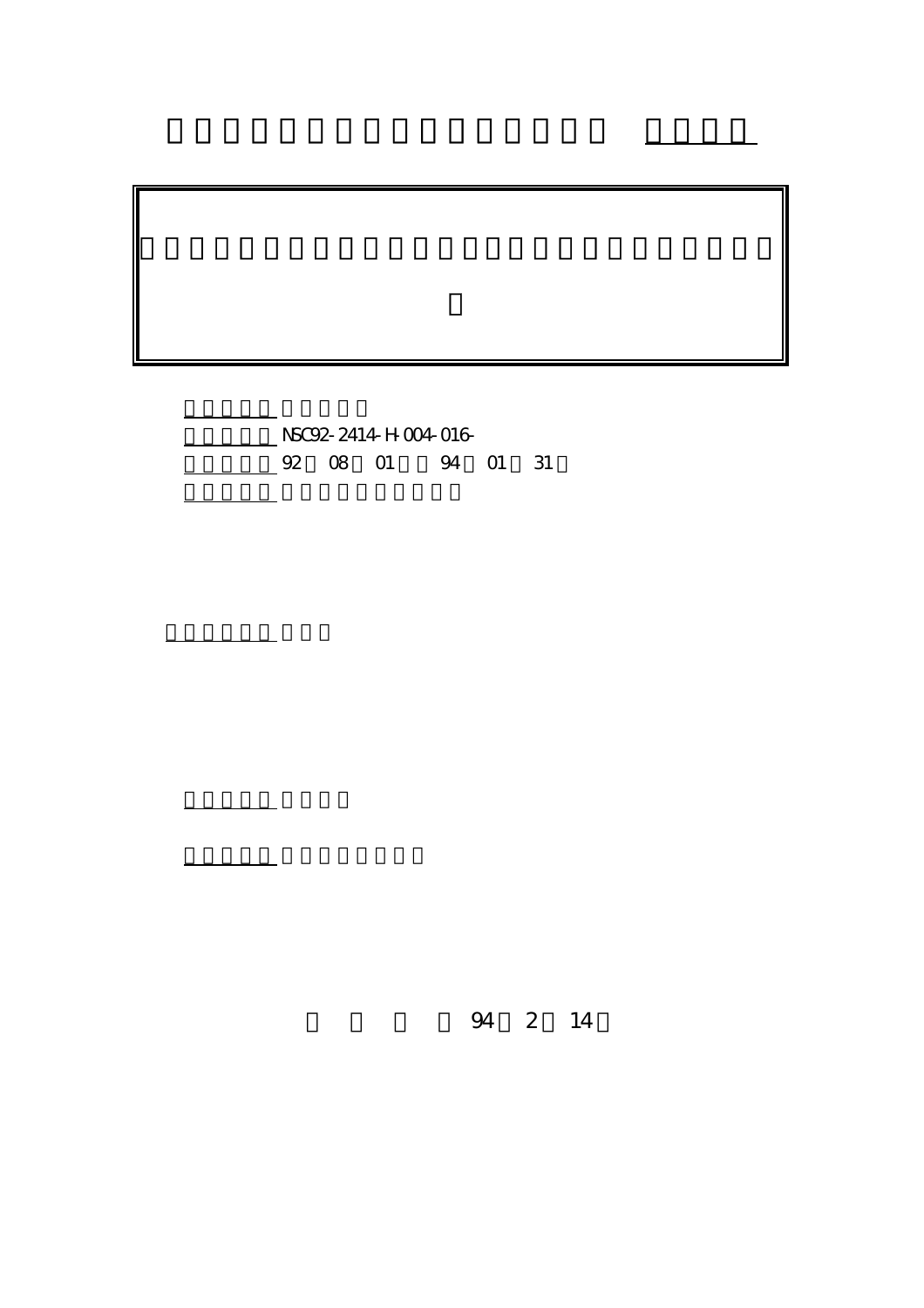This project will study the parliamentarian system and his reform between Taiwan and France. The French Parliament has played a secondary role for a long period under the so-called semi-presidential system. But this situation has been changed during the period of three "Cohabitation".In order to establish a balance of power between Parliament and government, the power of Parliament has been increased in recent years. It is very important to know this development. Secondly, under the semi-presidential regime as well as the France it is important to know and study the working of triangle relations among political parties, government and parliament, for instance, the parties discipline; mechanism of negotiation and internal

雙首長制下的國會制度比較研究:我國與法國第五共和之比較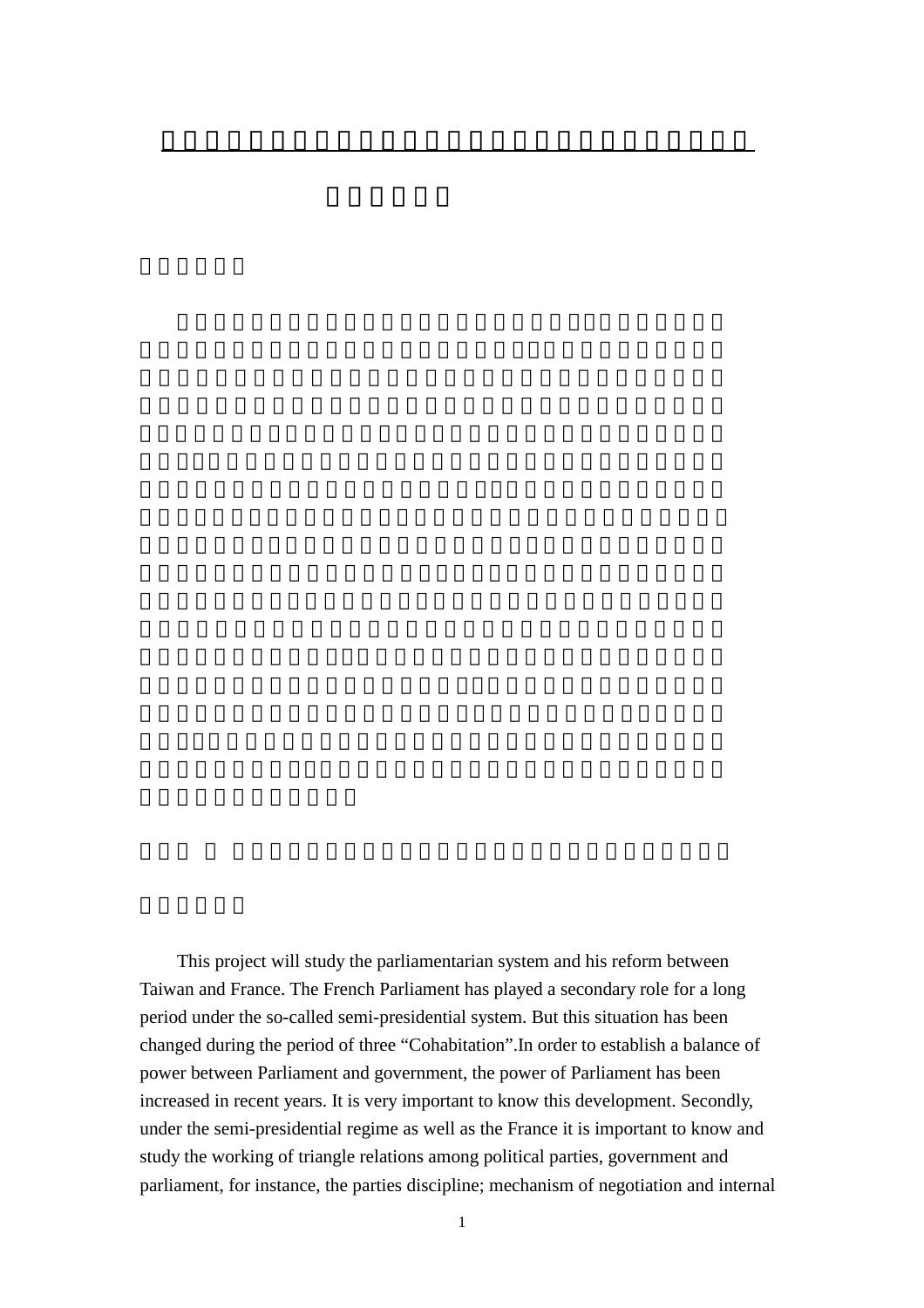democracy etc. Thirdly, French presidential election and legislative election play also an important role in parliamentarian system. The purpose of this research is:

- 1) To study the role and internal mechanism of Parliament in France under the fifth Republic, in particular through the constitutional status, legislative laws and administrative regulations, etc.
- 2) Through the French experience, to proceed a comparative study on Taiwan and France in institutional aspect and to make some reform suggestions for Taiwan in order to establish a better and mature system.

Keywords The French fifth Republic, Semi-presidential regime, Parliamentarian system, Legislative reforms, Parties system.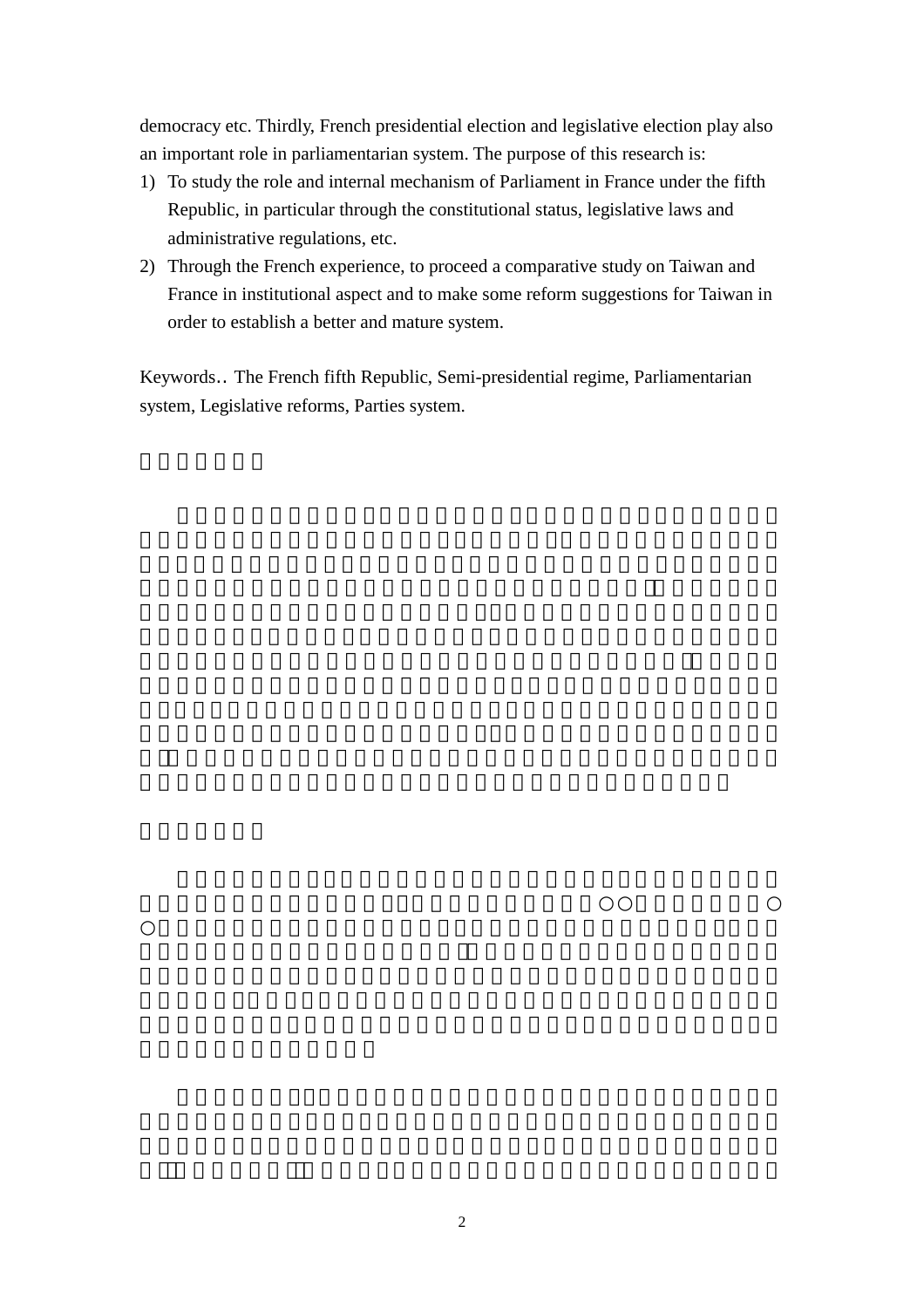參考文獻:

(一)、中文書籍:

的我國較佳且可行的解決之道。

朱諶,1997, 憲政分權理論及其制度, 台北: 五南圖書公司。 李炳南,1998,不確定的憲政-第三階段憲政改革之研究,台北:揚智文化。 李憲榮,2001,比較政治學,台北:前衛出版社。 林水吉,1998, 憲政改革與民主化, 台北: 揚智文化。 陳滄海,1999,憲政改革與政治權力-九七憲改的例證,台北:五南圖書公司。 許世楷編,1998,台灣憲政根本問題,台北:前衛出版社。 張慧英,2000,李登輝 1998~2000 執政十二年,台北:天下遠見。 楊志誠,1998,中華民國憲政民主之探討,台北:大中國圖書公司。 謝瑞智,2000,憲法新論,台北:正中書局。 姚志剛等,1994,法國第五共和的憲政運作,台北市:業強出版社。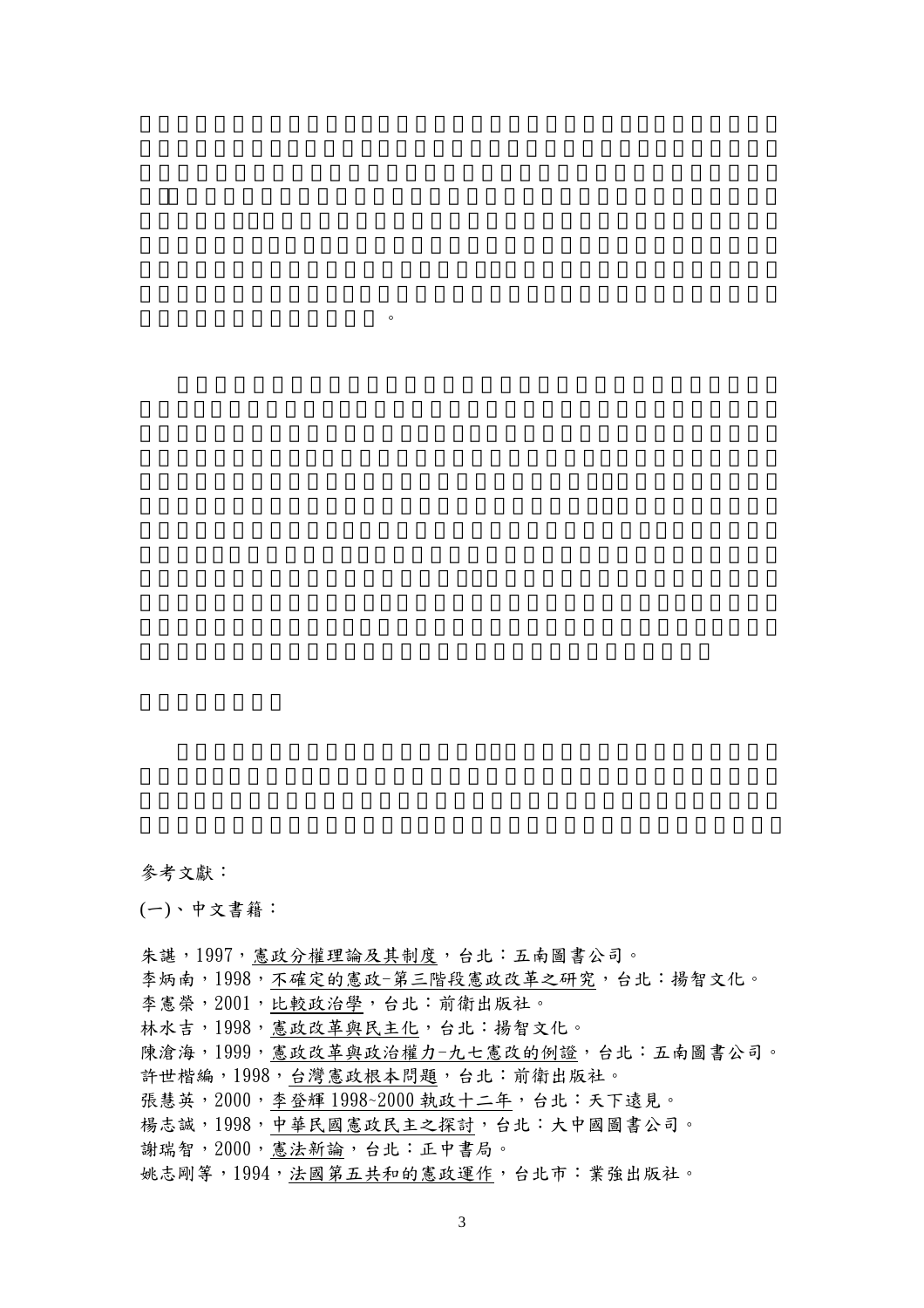張台麟, 2003 (最新版), 法國政府與政治, 台北市: 五南出版社。

張台麟,1995,法國總統的權力,新店市:志一出版社。

許仟,1997,歐洲各國政府,新店市:漢威出版社。

陳思澤, 2000, 當代比較政府-六國政治體系之分析, 台北市: 風雲論壇出版社。 陳健民·周育仁主編, 2002, 國會改革與憲政發展, 台北市:國家政策研究基金 會。

劉嘉寗,1990,法國憲政共治之研究,台北市:臺灣商務印書館。

彭懷恩等,2000,法國政治體制,台北市:風雲論壇出版社。

蘇永欽主編, 2001, 聯合政府:台灣民主體制的新選擇?, 台北市:新台灣人文教 基金會。

蘇永欽主編,2001,政黨重組:台灣民主政治的再出發?,台北市:新台灣人文教 基金會。

Giovanni Sartori 著, 1998, 雷飛龍譯, 比較憲政工程:結構動機後果之研究, 台 北市:國立編譯館。

Giovanni Sartori 著, 2000, 雷飛龍譯,政黨與政黨制度, 台北市: 韋伯文化。

(二)、外文書籍:

英文書籍期刊:

- 1.Alain Guyomarch, Howard Machin, *Developments in French Politics* (London: Palgrave, 2001)
- 2.Anand Menon, *France, NATO and Limits of Independence 1981-1997: The Politics of Ambivalence* (New York: St. Martin's Press, 2000)
- 3.Anne Stevens, *The Government and Politics of France* (New York, ST.Martin's PRESS, ING, 1996)
- 4.Anne Stevens, "*French Politics and Society"*, *Political Studies*, (June 1999; Vol. 47, Iss. 2; pg. 398.)
- 5.Anthony Daley, *The Mitterrand Era: Policy Alternatives and Political Mobilization in France* (New York : New York University Press, 1996 )
- 6.Gabriel A. almond & Russell J. Dalton & G. Bingham Powell, *European Politics Today* (New York: LONGMAN, 1999)
- 7.Gino Raymond, *France during Socialist Years* (England: Dartmouth, 1994)
- 8.Gino Raymond, *Structures of power in modern France* (England: Macmillan; New York: St. Martin's, 2000)

9.Howard Machin & Vincent Wright, *Economic Policy & Policy-Marking under the Mitterrand Presidency* (London: Frances Pinter, 1985)

10.Janet R. Horne, *A Social Laboratory for Modern France*(Duke : Duke University Press,2002)

- 11.Jean K. Chalaby, *The de Gaulle Presidency and the Media*(London : Palgrave, 2002).
- 12.Joseph M.Colomer, *Political Institutions in Europe* (New York: Routledge, 1996.)
- 13.Julius W. Friend, *The Long Presidency: France in the Mitterrand Years: 1981-1995*, ( Boulder : Westview Press, L.L.C., 1998. )
- 14.Lawday David, "The French prime minister, once dismissed as an old left dinosaur, waits to avenge himself on the Third Way*"*, *New Statesman*, 02/26/2001, Vol. 130 Issue 4526, p18, 2p.
- 15.Mairi Maclean, *The Mitterrand Years: Legacy and Evolution* (London: MACMILLAN PRESS LTD, 1998)
- 16.Maurice Agulhon, *The French Republic 1879 ~ 1992* (Oxford U.K. & Cambridge